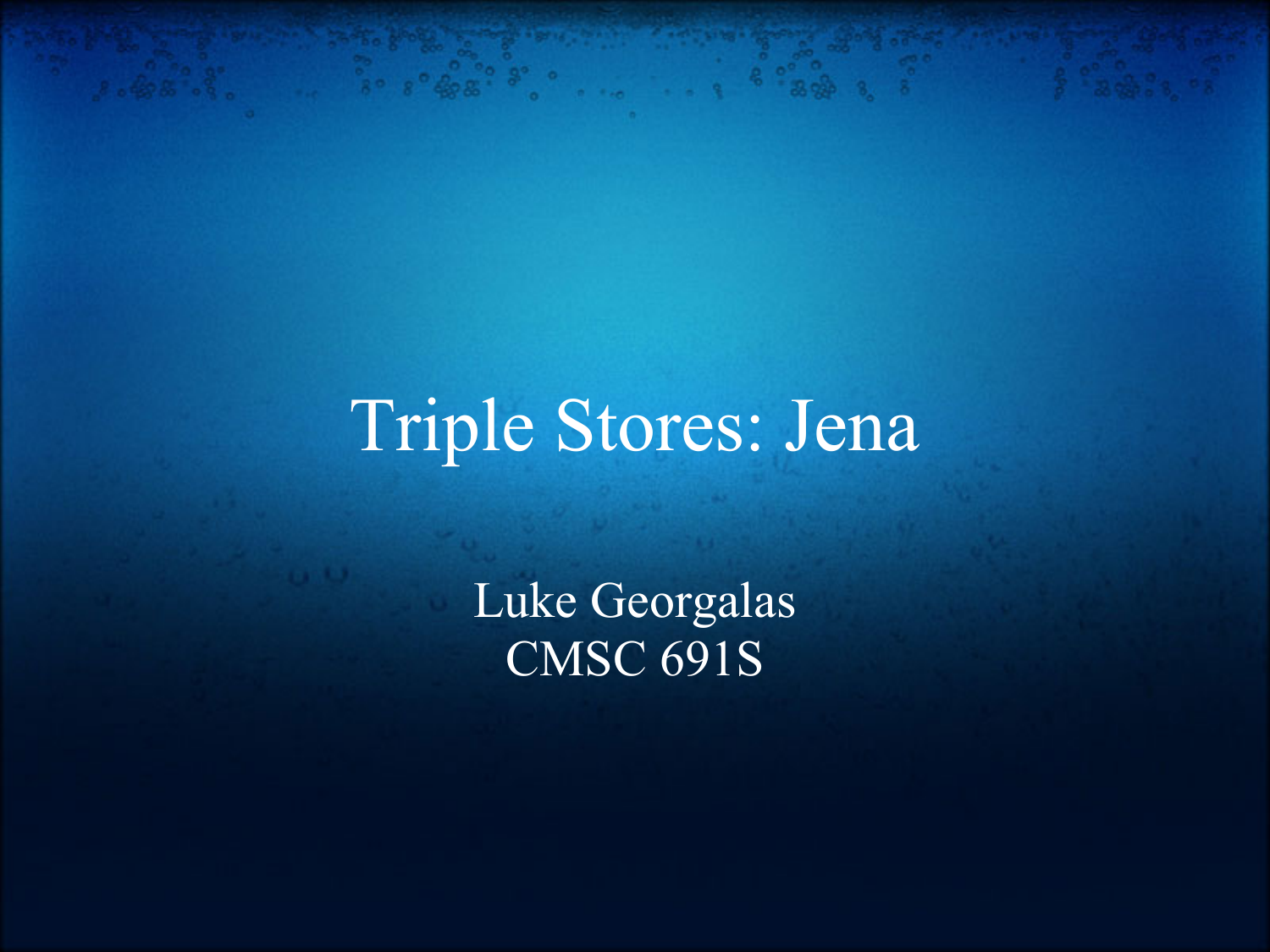# Agenda

- Quick introduction to triple stores
- Jena environment
- Jena features
- Under the hood
- Sample Jena code and demo: importing data and querying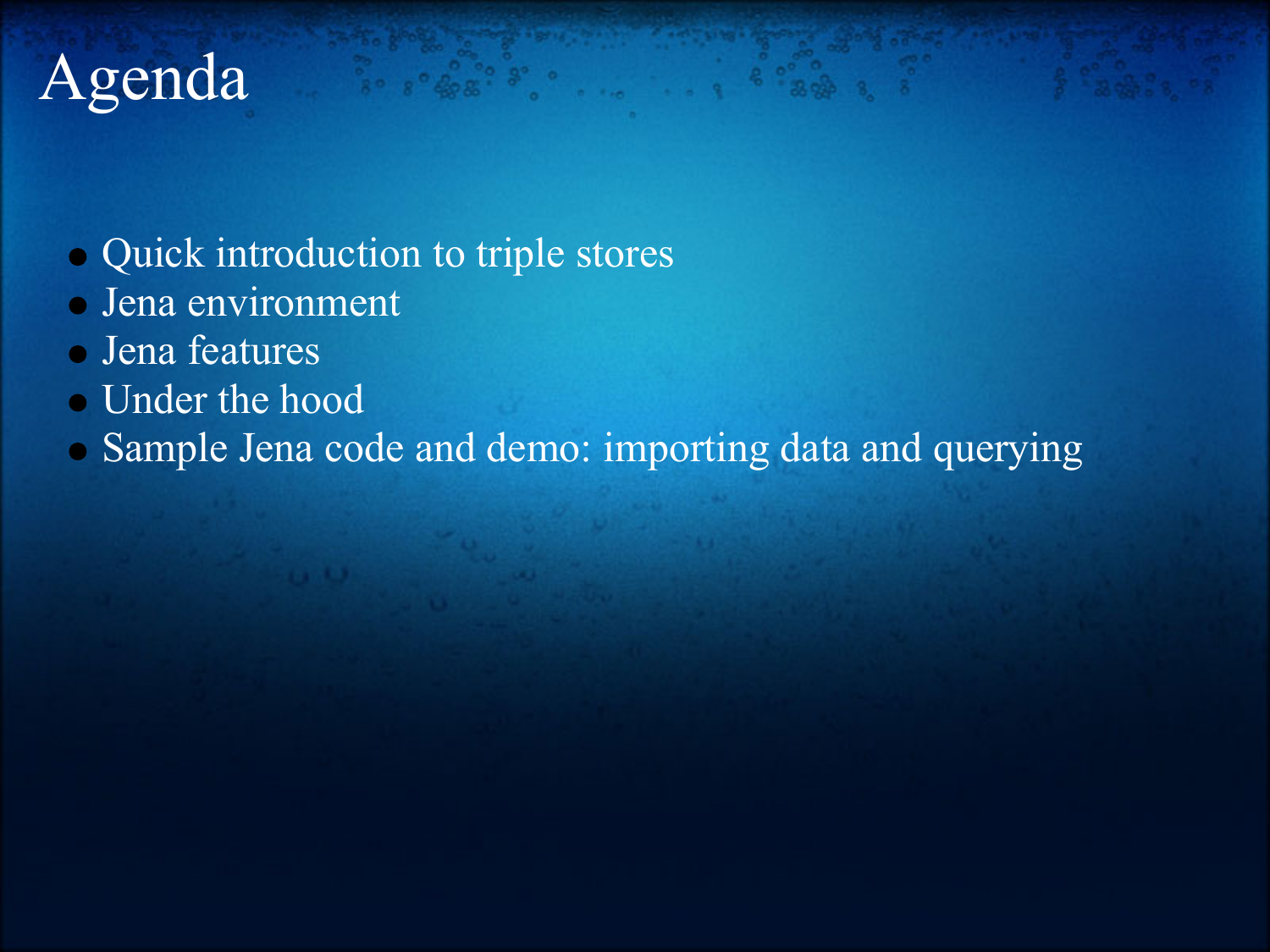## Quick Introduction To Triple Stores

- Knowledge is represented as subject, predicate, object
- Triple stores store this knowledge in a database
- Most triple stores allow you to store the model in memory, or persist the data to disk in a number of different ways
- Most support both listing all knowledge and using SPARQL queries
- Some include reasoning engines, or hooks to use use external reasoning engines
- Quad stores also exist, which allow you to store the source of a triple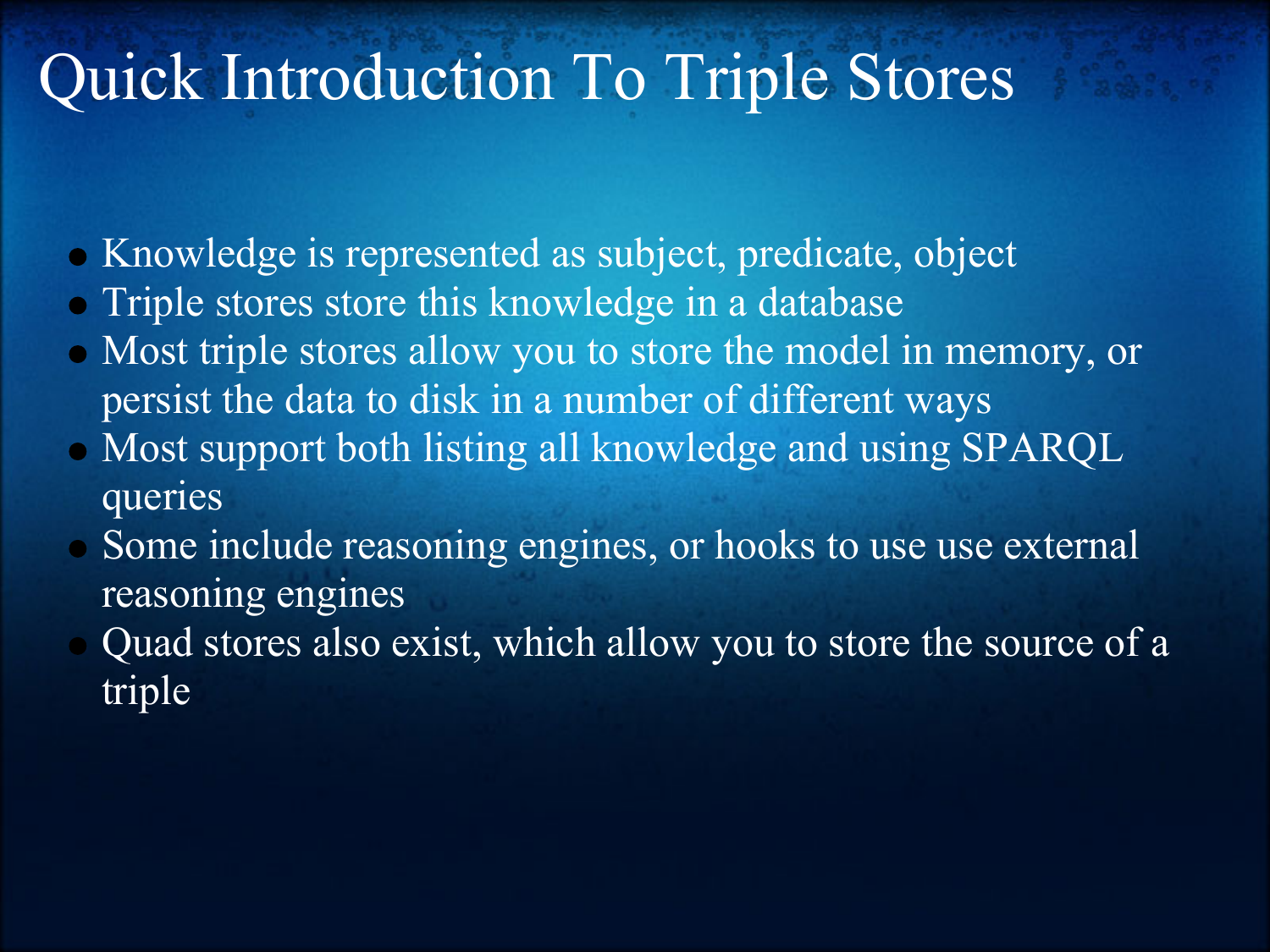## Jena Environment

- Jena is a Java library
- OS-independent
- Supports external databases through JDBC
	- MySQL
	- PostGreSQL
	- SQL Server (Microsoft)
	- HSQLDB
	- Oracle
	- $\circ$  DB2 (IBM)
	- Derby (Apache)
	- Supports external reasoning engines through DIG
		- Any DIG-compliant reasoning engine
		- Pellet has a special binding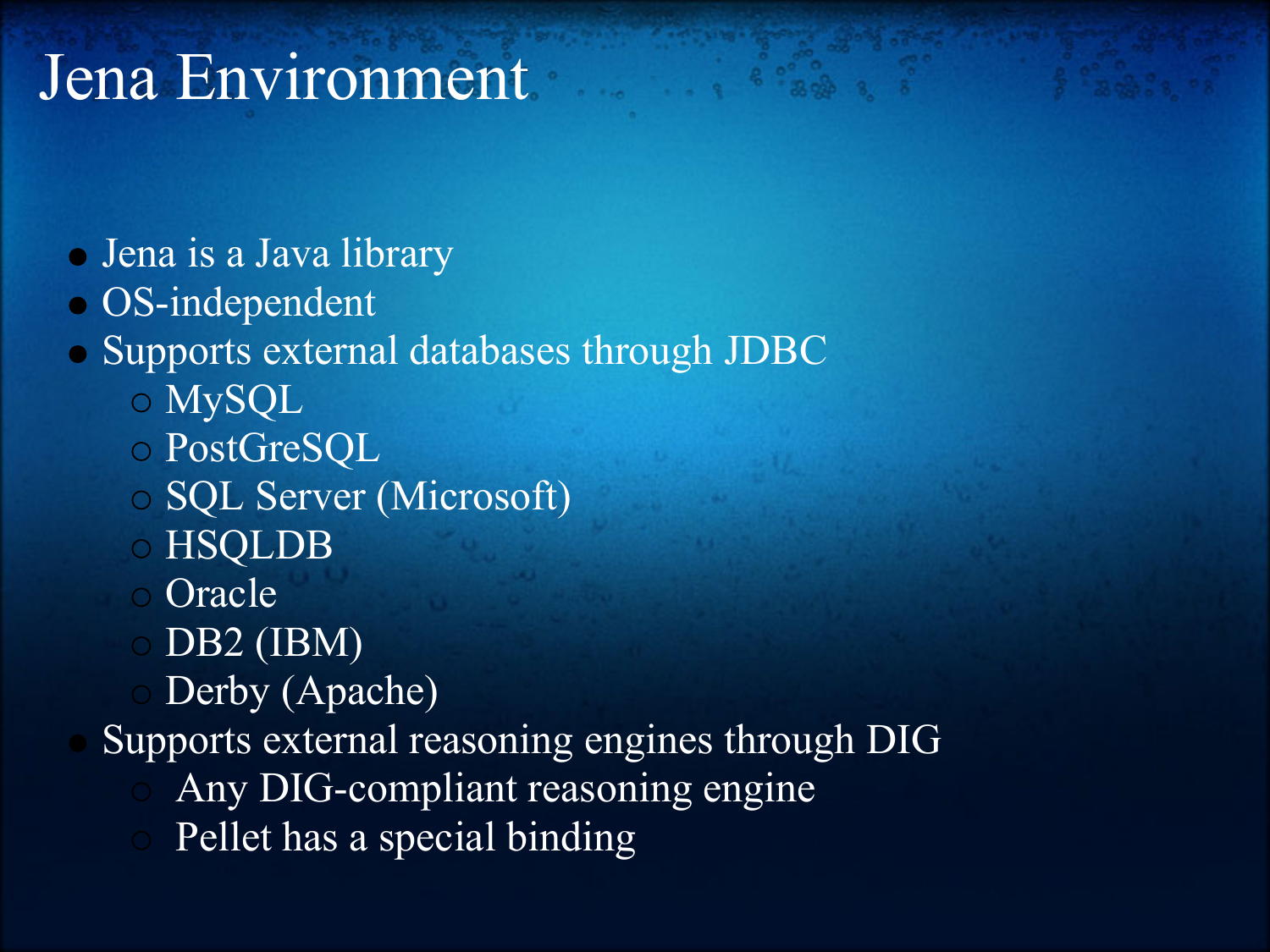## Jena Features - Input/Output

• Supported formats RDF/XML  $\circ$  N3 N-Triple Turtle • Input STDIN Local files Remote files Programmatic manipulation Output Local files Command line interface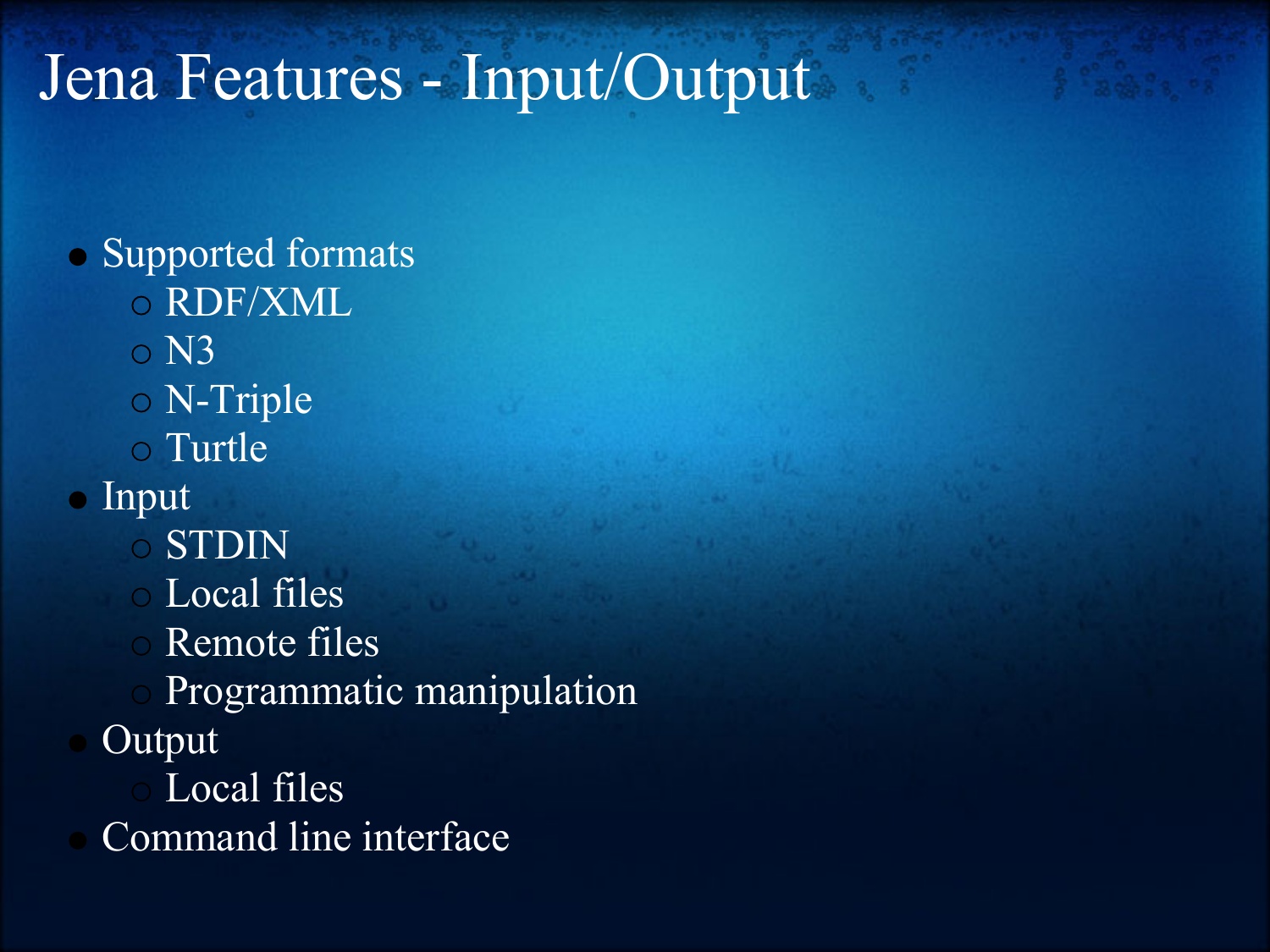### Jena Features - Models

### **Read/Write models**

- o In Memory
- Database
- File

#### • Other sources of data that may present triples

- Filesystem
- Other implementation of the model interface $\overline{O}$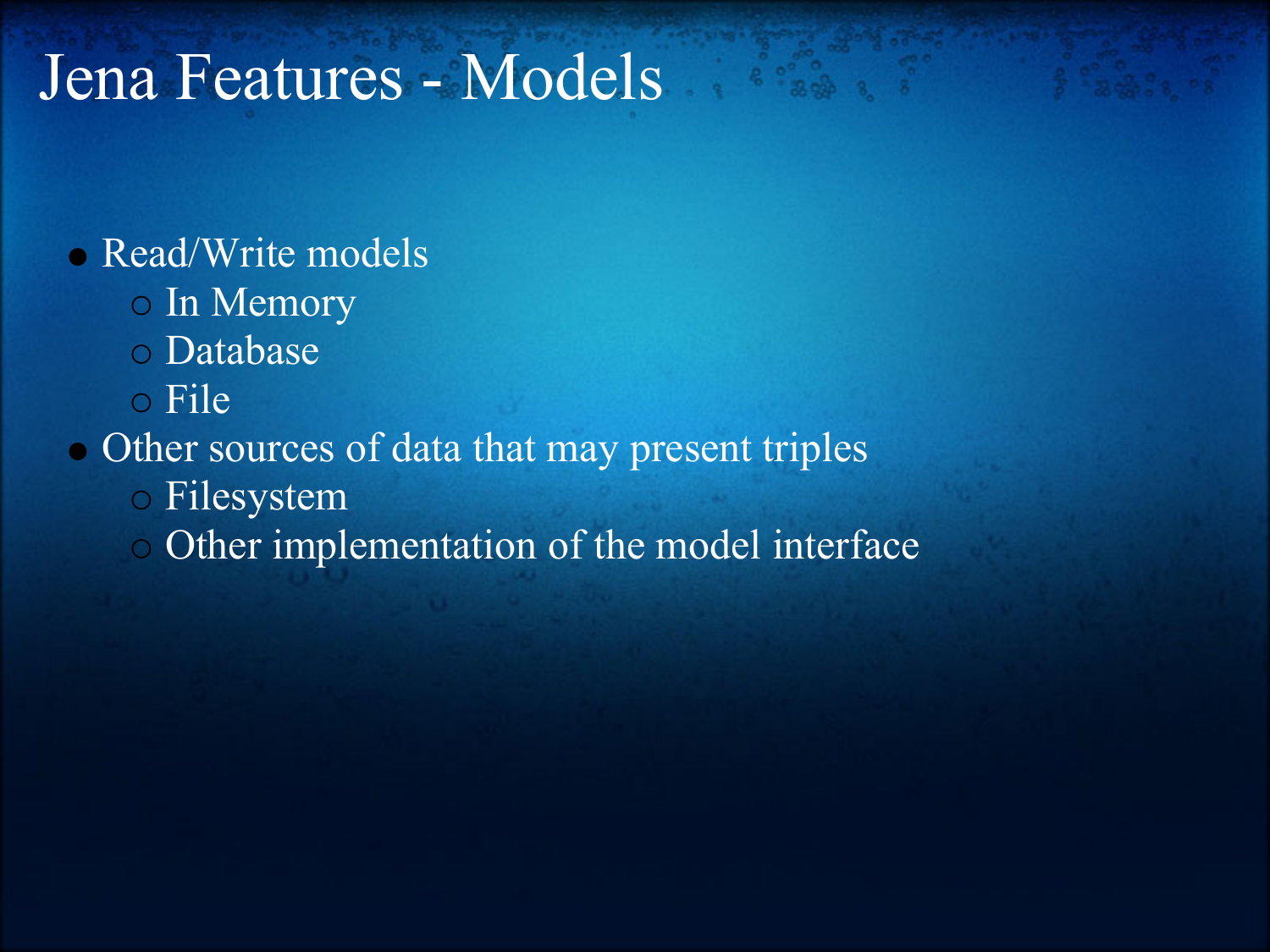# Jena Features - Querying

Programmatic access to models List statements Combine models and schemas SPARQL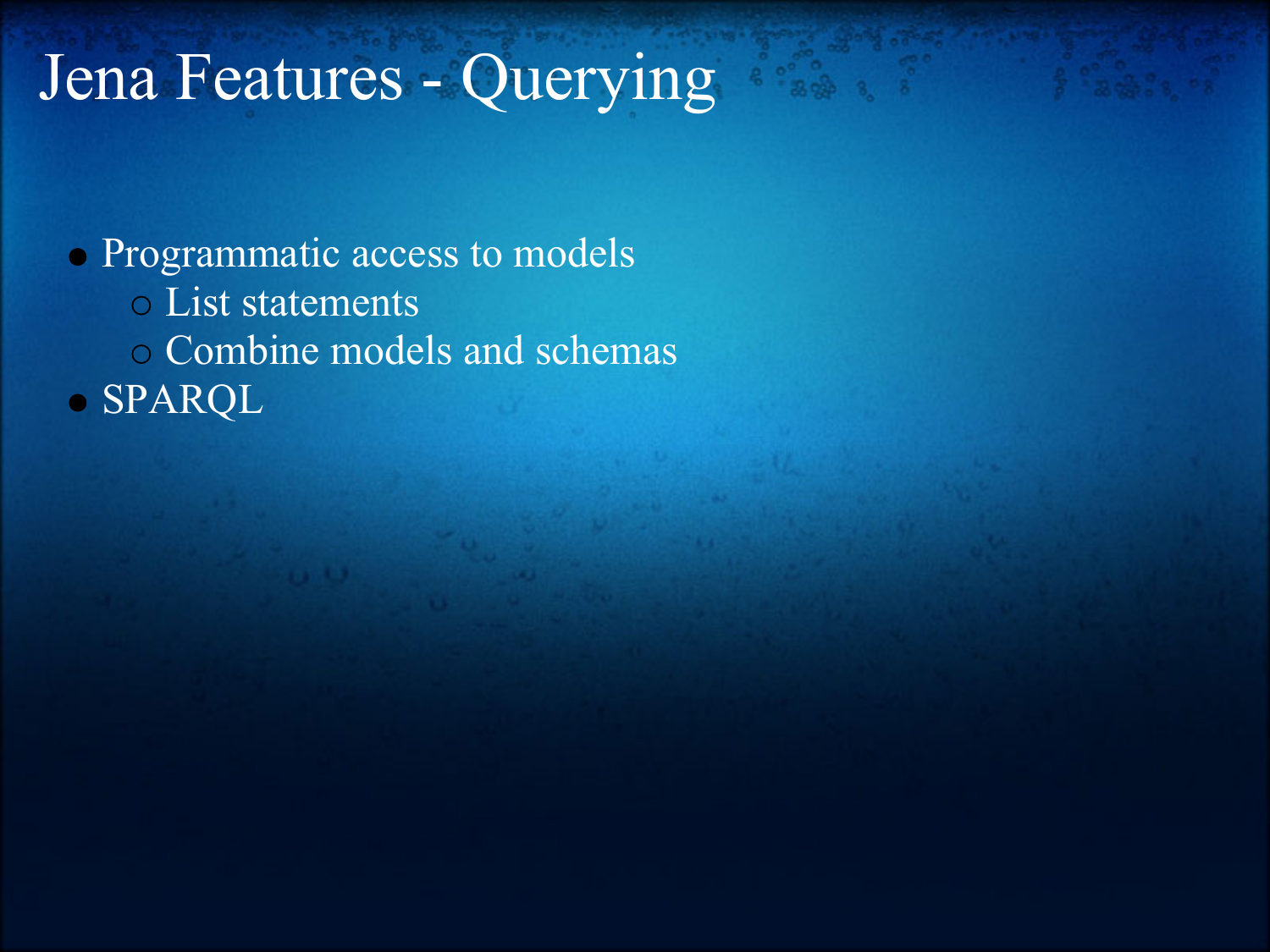### Jena Features - Inference Engine

Built in inference engine RDF, RDFS, OWL-Lite [\(partially supported\),](http://jena.sourceforge.net/inference/index.html#OWLcoverage) DAML+OIL  $\bullet$  Hooks to use DIG-compliant external inference engines Pellet has a special binding for improved performance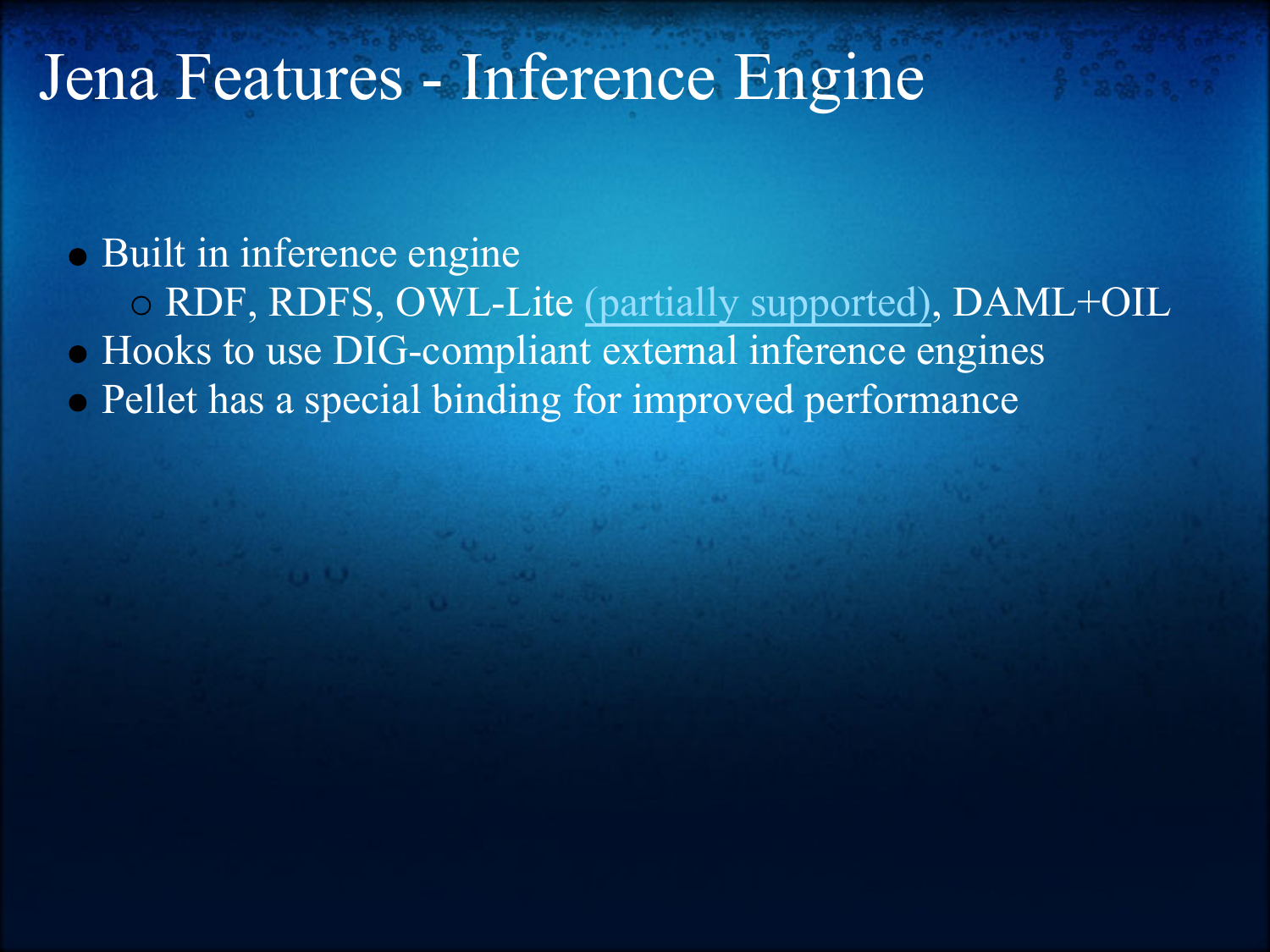### Under The Hood - Enhanced Graph Layer

- Jena does not attempt to map to a Java object model
- Object polymorphism is supported
- Model API and Ontology Model API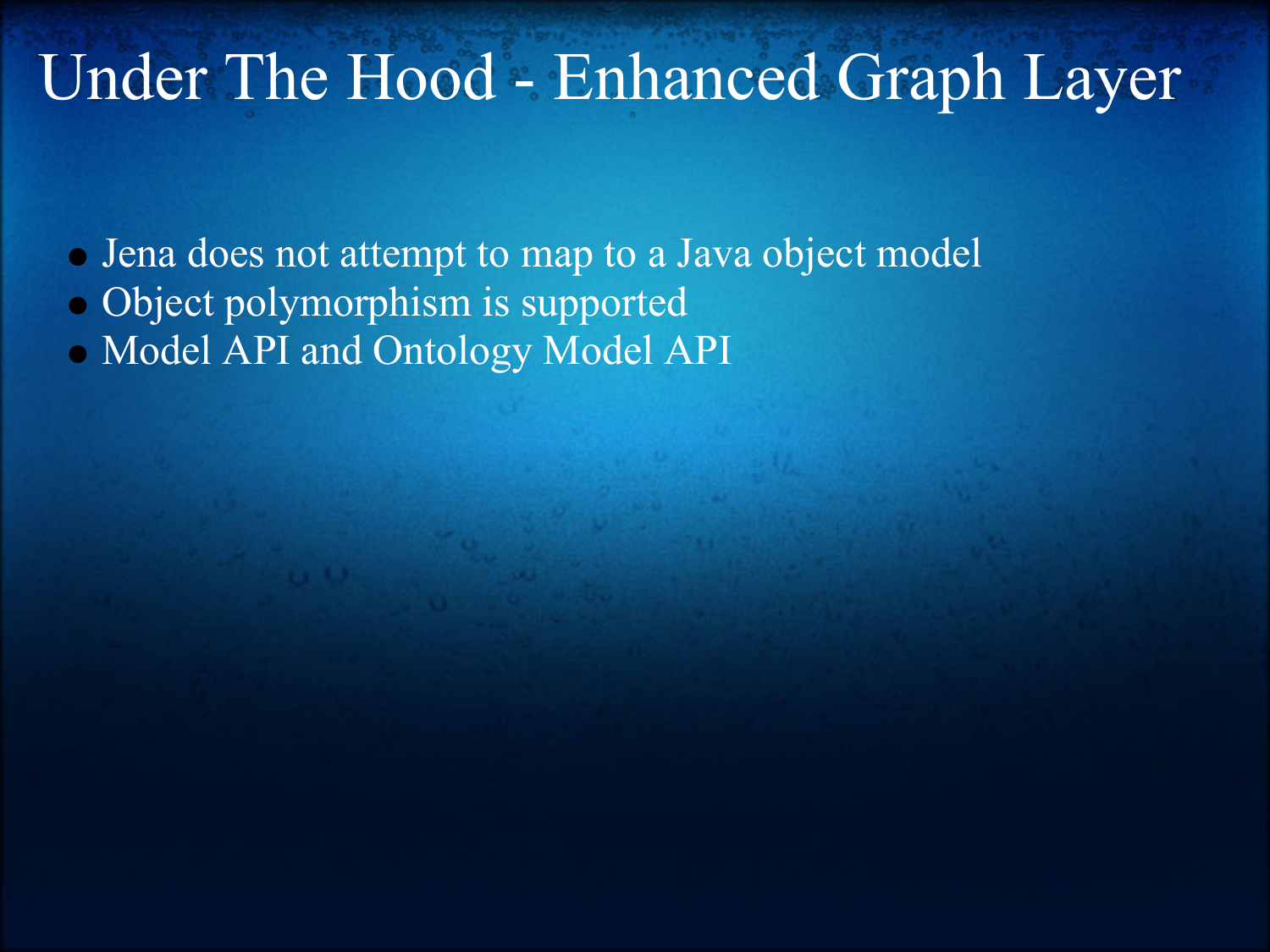# Under The Hood - Performance Considerations

Fast Path Queries

Allow underlying data store to interpret queries

Denormalization

Space/speed tradeoff in database storage

• Models can be copied to different stores using API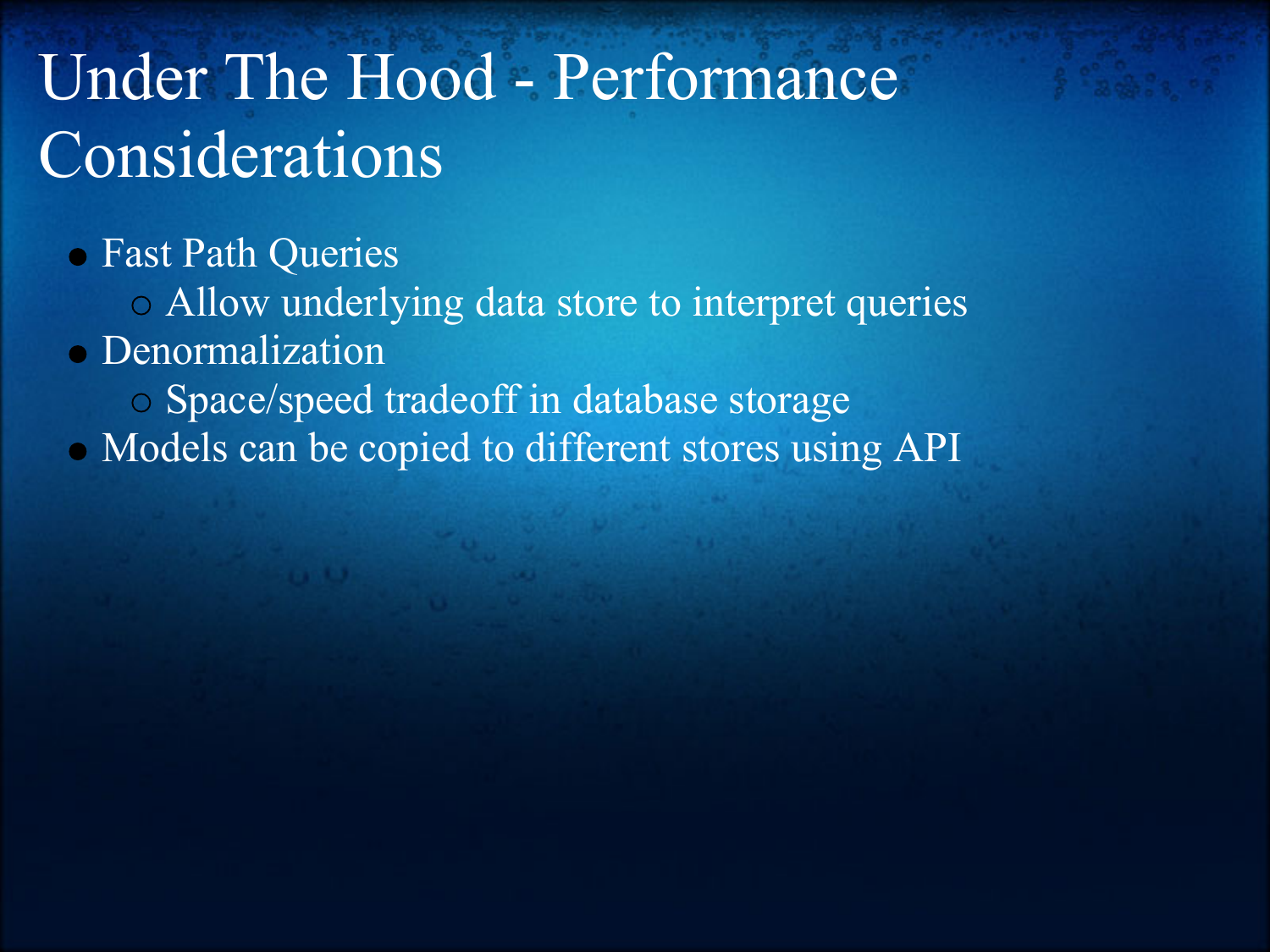### Demo

Loading and printing content

 $6.99988.$ 

- Inference engine OWL
- Persistence
- SPARQL query